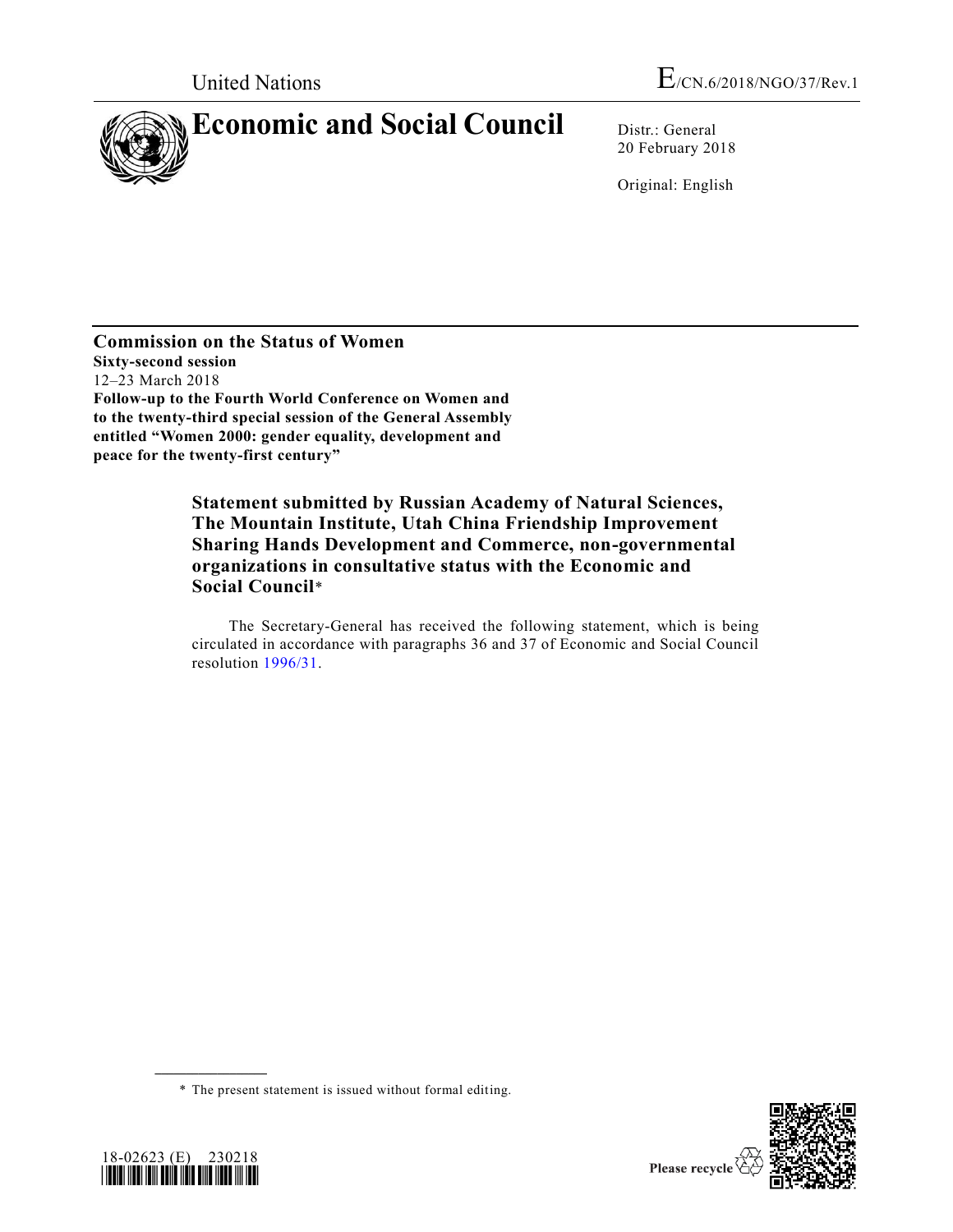## **Statement**

This statement demonstrates best practices in engaging students, in particular non-traditional ones, in hands-on involvement to implement the Sustainable Development Goals addressing gender inequality, principally in impoverished mountain regions of the world.

Across mountain communities, women are frequently among the world's poorest and must be at the centre of the 2030 Agenda for Sustainable Development. Being engaged in traditional roles as mothers and family caregivers, women are disproportionately affected by the challenges of mountain life. Limited access to education, information and credit further deepens their marginalization.

About 39 percent of the mountain population in developing countries, or 329 million people, is estimated to be vulnerable to food insecurity, according to a recent study of the Food and Agriculture Organization of the United Nations in collaboration with the Mountain Partnership Secretariat. When only rural areas are considered, nearly half the population are at risk, particularly women. During the period 2000–2012, despite food insecurity decreasing at the global level, it increased in mountain areas. The study revealed a 30 percent increase in the number of mountain people, including women and children, vulnerable to food insecurity from 2000 to 2012, while the mountain population increased by only 16 percent.

We would like to highlight the importance of addressing the needs of communities and families in mountain regions, where women and children continue to be left behind and are at extreme risk of neglect in the global agenda.

As representatives of the mountain people around the world, we must emphasize the urgent need to reach the most remote, marginalized communities, especially those at higher elevations, who are left almost on their own to deal with emerging new threats such as climate change and others. On their behalf, we must address poverty and hunger eradication; greater gender equality; decent work opportunities and economic growth; industry and infrastructure; and sustainable communities.

As one of the ways to raise awareness about the need for sustainable development for mountain communities, families and women, the Mountain Partnership focuses efforts in mobilizing grassroots activists, youth and students in developed and in developing nations. In North America, in particular, the Mountain Partnership has encouraged the faculty and students of one of its members, Utah Valley University, to be an active contributor to sustainable developme nt of mountain communities, families and women in the developing world.

Utah Valley University is the largest university in mountainous Utah, a state with one of the most successful models of sustainable development in the United States. As its major contribution to sustainable mountain development advocacy globally, the university established, together with its partner the Kyrgyz National Center for Development of Mountain Regions, the international Women of the Mountains conference as a major grassroots-level forum in North America to promote the gender and sustainable mountain development agendas of the United Nations.

While the Commission on the Status of Women engages youth in promoting the gender agenda, the Utah Valley University model also engages non-traditional students, students who are usually older than 25 years. Non-traditional students are defined as the ones who may have delayed enrolment into postsecondary education; attended university part-time and work full time; are financially independent for financial aid purposes; have dependents other than a spouse; are single parents; or do not have a high school diploma. These students represent more than 30% of college students in the United States and many are women. However, most have diverse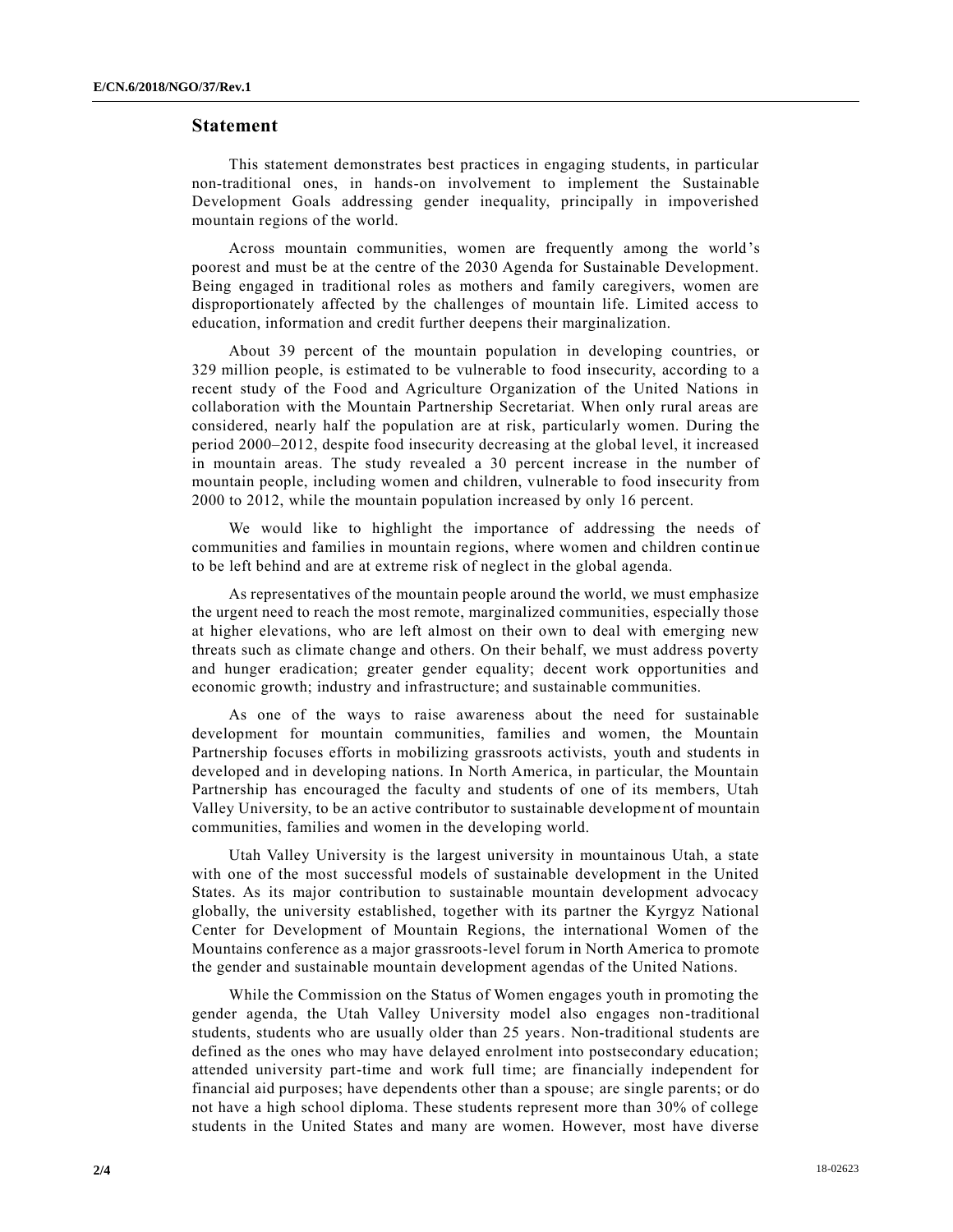professional skills and experiences which can benefit the world, e.g., especially in gender-related issues.

The first Women of the Mountains conference hosted by the university in 2007 served as an academic forum to both raise awareness and advocate eliminating gender inequality, as well as address sustainability challenges in mountainous areas in North America and overseas. In follow-on conferences, students undertook service learning initiatives under the umbrella of the Mountain Partnership where they played major roles in organizing and hosting through the engaged learning model. Under that model students gained professional skills and experiences by addressing real-world problems of mountain women advocacy at local, regional and United Nations levels with an instructor as a mentor.

The fourth international women of the mountains conference was hosted in Utah, October 7–9, 2015 solely through the efforts of the Utah International Mountain Forum, a coalition of student clubs at Utah Valley University. Members of the coalition, the majority of whom are non-traditional students, raised funds to host the event and brought diplomats, experts and women from mountain nations worldwide to Utah. The goal was to engage students in creating awareness and seeking solutions compatible with gender-related goals of the United Nations Sustainable Development documents.

The United Nations Secretary-Generals'' Report on sustainable mountain development [A/71/256,](https://undocs.org/A/71/256) from 29 July, 2016 highlighted the UVU model of student engagement in advocacy of gender and sustainable mountain development agendas of the United Nations. It emphasized the important role which students play not only in hosting the conference but also in adopting the final document of the conference with recommendations concerning the implementations of sustainable development goals and mountain targets in particular. The document recommended that goal #5 needs to have strong support for improving women's rights and welfare, including women's full and effective participation and equal opportunities for leadership at all leve ls of decision-making in political, economic and public life; that target #6.6 requires stressing the role that women play in the protection of the environment and water sources; and the implementation of target #15.1 takes into account the critical role women play as promoters of innovation, development and cooperation for the common good.

The model allowed students, non-traditional ones in particular, to gain professional skills and experiences through the advocacy of the mountain and rural women causes on local and global levels. They did it by not only hosting the international Women of the Mountains Conferences and conducted research of gender norms, sexuality, and religion in Utah, but also by successfully teaching women business management in Zambia; working with students in Indonesia on tsunamipreparedness community education projects; conducting researches such as water quality in Senegal, the impact of mining and oil pipelines on indigenous people in Ecuador and globalization impact to Tarahumara Mexican women.

This experience demonstrates that students of all ages can play an essential role in the implementation of the 2030 development agenda of the United Nations, and gender issues in particular. It can be used by other universities in rural and mountain states of North America and elsewhere to provide similar benefits to their students, and at the same time contribute to advocating the post-2030 Development agenda and sustainable development goal #5 on global gender issues, in particular.